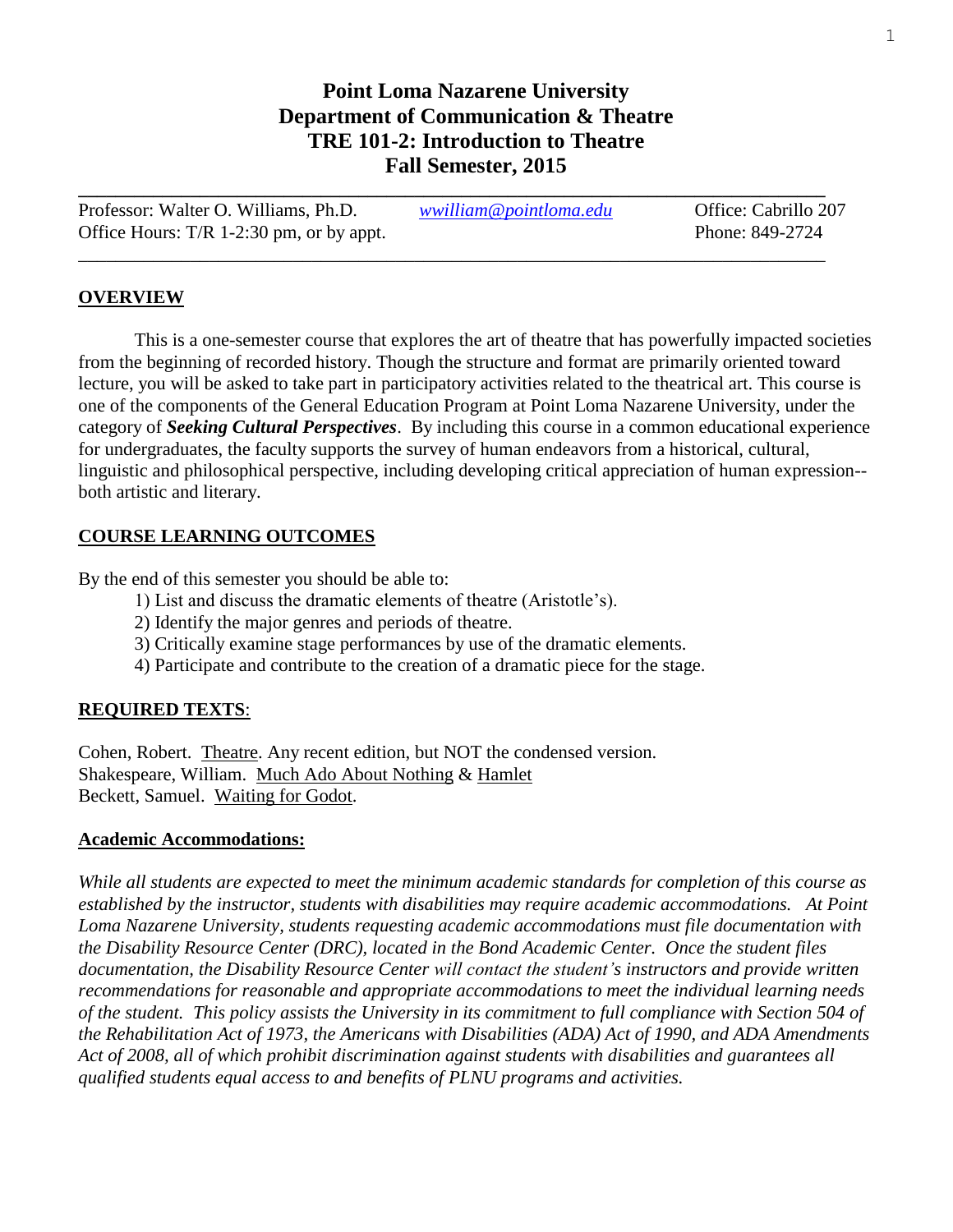### **COURSE PROCEDURES & REQUIREMENTS**

1) Try to be timely. We have very little time in this course and must be very conscientious in our use of it. Though the class structure is primarily oriented toward lecture, I strongly encourage questions, ideas, and discussions. Take an active role in the process and you will get far more from the experience. Most of the material is presented with the aid of spiffy PowerPoint technology, and I move fairly quickly. If you are not adept at note-taking (which is a form of shortening through paraphrasing), I have no problem with small recording devices. **I do not post the lectures (i.e., PowerPoints) online**.

2) Exams: There will be four examinations, each weighted at 12.5% of the course grade. The exams consist primarily of multiple choice and short essay questions. The multiple choice questions will be developed almost exclusively from the material in the text though some extra-textual material may apply. The essay questions will be drawn almost exclusively from class discussions and cannot be found in the book. Missed exams cannot be made up without an email from the provost's office excusing a student for an official university activity.

3) Quizzes: There will be occasional, unannounced quizzes. The purpose of the quizzes is to help you keep up on the readings and to provide you with sample test questions. Each quiz accounts for 1% of your final grade. The quizzes are graded on a modified curve. **There are NO make-up quizzes**.

4) Reviews: Each student will be responsible for a written review of the PLNU (Salomon Theatre) fall semester productions, *The Importance of Being Earnest* (November 16-21), The format of the review will be according to the *MLA Style Manual* and will be two typed double-spaced pages (1" margins, font size: #12 Times New Roman). The review will critically and subjectively examine all the pertinent artistic and craft elements of the production (as discussed in class) and will assess their effectiveness within the overall endeavor. The review will account for 10% of your final grade. See attached review for example.

5) Critique: Each student will analyze *Waiting for Godot*, by Samuel Becket, and/or *Much Ado about Nothing* by William Shakespeare, and/or *Hamlet* by William Shakespeare, in a written historical/critical or rhetorical critique. The format of the critique will be according to the *MLA Style Manual* and will consist of three typed double-spaced pages (1" margins, font size: #12 Times New Roman). The critique will develop an argument in which the play is analyzed as to its effect on society, or its underlying meaning, or its philosophical thrust, or its religious implications, or its historical context, etc. The critique will account for 15% of your final grade. The critique will be discussed more fully in class.

6) SceneFest: Each student will participate in the staging and presentation of an original scene. Each scene will consist of an ensemble scene related to/based on *Much Ado about Nothing*, or *Hamlet*, or *Waiting for Godot* (or a combination). To the degree that we are able given the obvious restraints, we will incorporate all the components of the process (i.e. students will be directors, playwrights, actors, designers, etc.). These are group projects and will require some time commitment outside of class, therefore, cooperation with the ensemble will be considered in grading. The group project is weighted at 20% of the course grade, but lack of participation in SceneFest will result in failure of the course. SceneFest will be discussed more fully in class.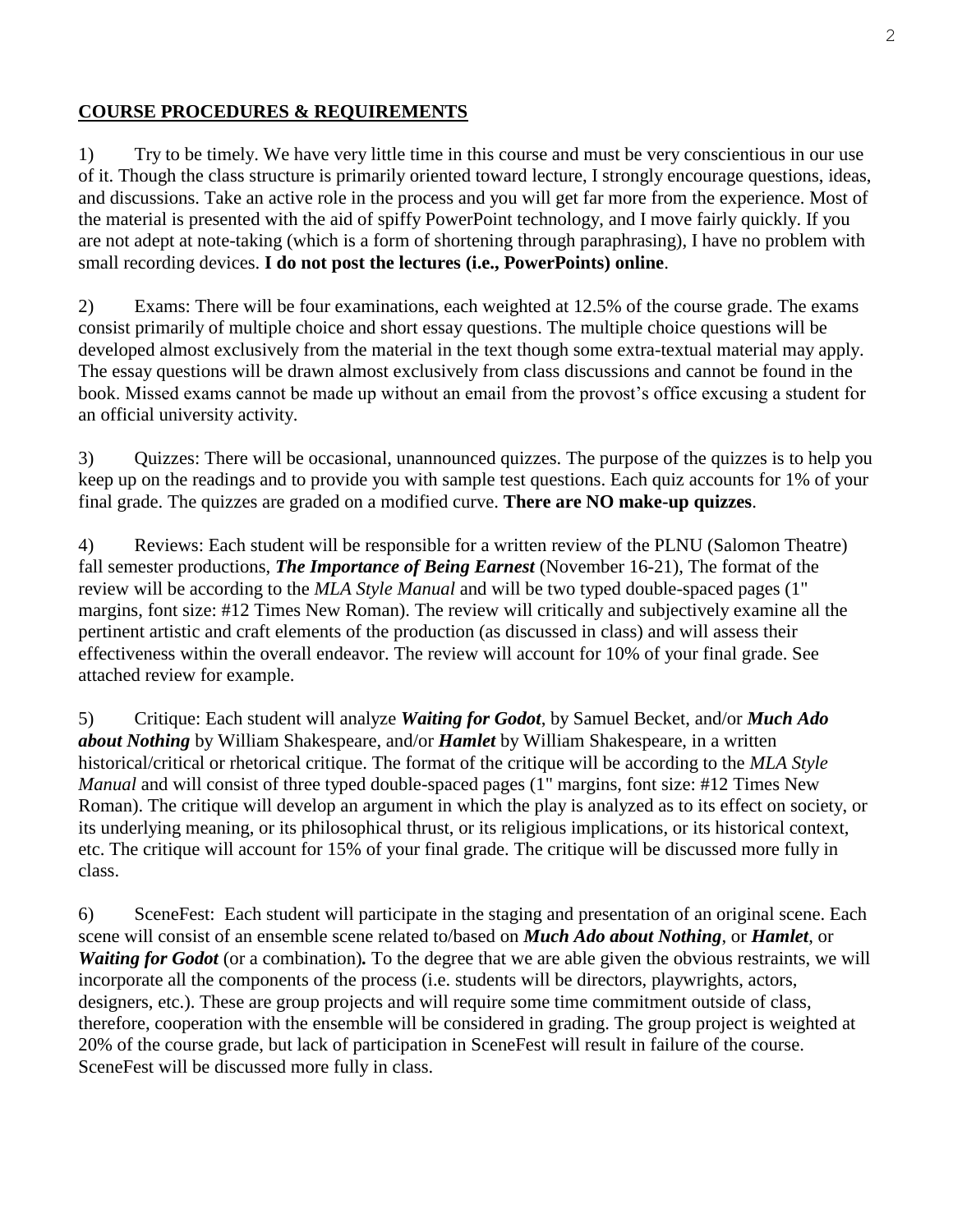#### **100 POINT GRADING SCALE:**

| <b>GRADE</b>  | POINT VALUE |
|---------------|-------------|
|               |             |
| A             | 94-100      |
| $A-$          | 90-93       |
| $B+$          | 88-89       |
| В             | 84-87       |
| $B-$          | 80-83       |
| $C+$          | 78-79       |
| $\mathcal{C}$ | 74-77       |
| $C-$          | 70-73       |
| $D+$          | 68-69       |
| D             | 64-67       |
| D-            | $60 - 63$   |
| F             | $0 - 59$    |
|               |             |

**A**: Indicates excellent work that reflects thinking, creativity, individuality, and a very high level of intellectual attainment.

**B**: Indicates good work that reflects a thorough understanding of theory but is lacking in individual thinking and creativity.

**C**: Indicates work that reflects a satisfactory completion of the assignment as directed, but is lacking in thoroughness, individual thinking, and creativity.

**D**: Indicates work that reflects a lack of understanding of theory and/or fails to fulfill the assigned tasks.

**F**: Indicates work that reflects an inability or unwillingness to do the assigned task.

#### **GRADE BREAKDOWN**

Grading for this course will be determined in the following manner:

| Exams                   | 4 @ 12.5%        |  |
|-------------------------|------------------|--|
| Quizzes                 | 5 @ 1 %          |  |
| Live Performance Review | $10 \frac{9}{6}$ |  |
| Play Critique           | $15 \frac{9}{6}$ |  |
| SceneFest               | 20 %             |  |
| TOTAL                   | 100 %            |  |

#### **Student Responsibility:**

*It is the student's responsibility to maintain his/her class schedule. Should the need arise to drop this course (personal emergencies, poor performance, etc.), the student has the responsibility to follow through (provided the drop date meets the stated calendar deadline established by the university), not the instructor. Simply ceasing to attend this course or failing to follow through to arrange for a change of registration (drop/add) may easily result in a grade of F on the official transcript.*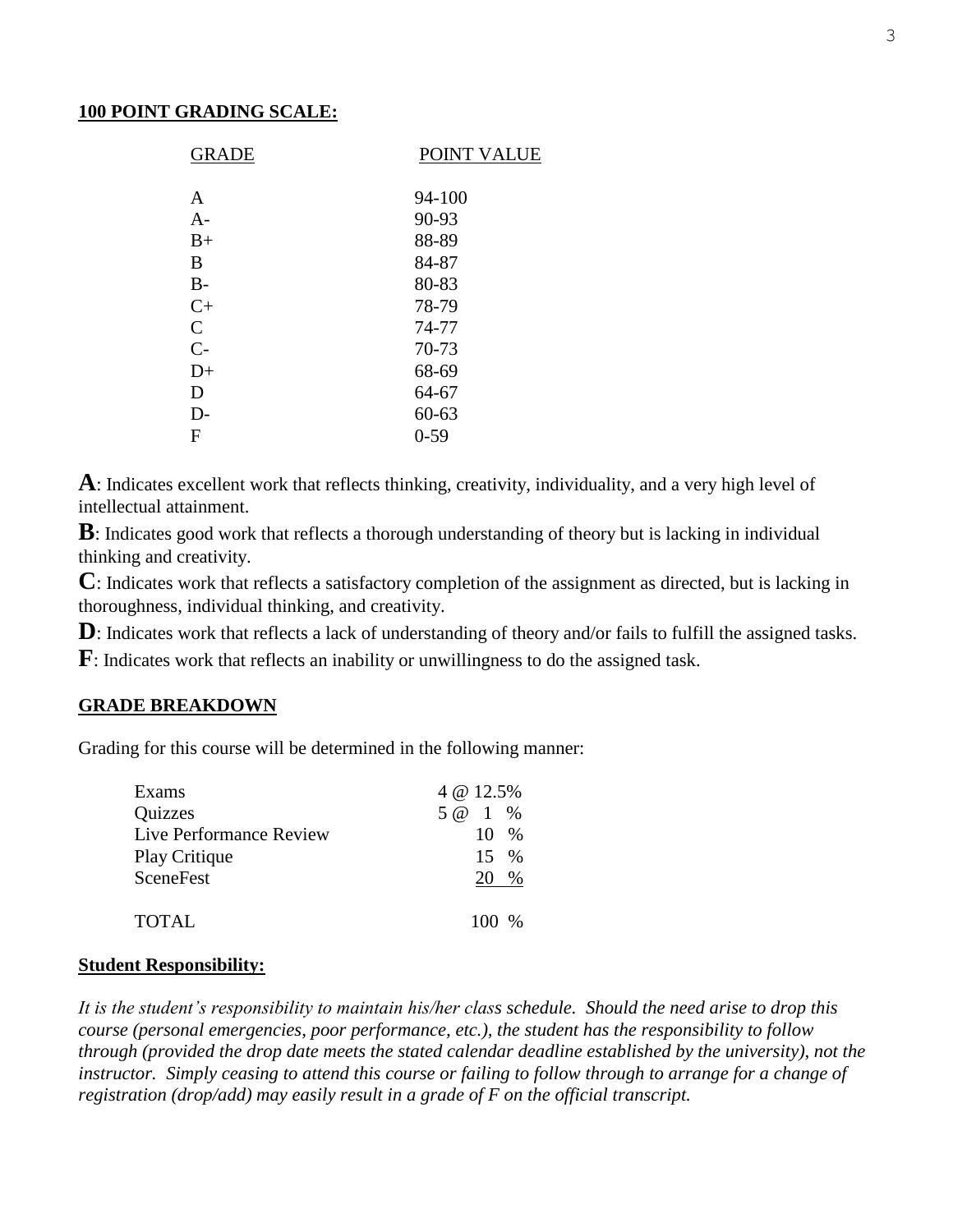## **COURSE SCHEDULE**

| Date  | <u>Topic</u>                       |                      | Assignment      |
|-------|------------------------------------|----------------------|-----------------|
| 9/3   | Course orientation and overview    |                      | <b>Syllabus</b> |
| 9/8   | What is Theatre?                   |                      | Chapter 1       |
| 9/10  | What is a play?                    |                      | Chapter 2       |
| 9/15  | The Role of the Critic             |                      | Chapter 16      |
| 9/17  | The Greeks                         |                      | Chapter 3       |
| 9/22  | The Greeks                         |                      | Chapter 3       |
| 9/24  | EXAMPLEXAM#1                       |                      |                 |
| 9/29  | The Actor                          |                      | Chapter 12      |
| 10/1  | The Middle Ages                    |                      | Chapter 4       |
| 10/6  | The Shakespearean Era              |                      | Chapter 5       |
| 10/8  | The Playwright                     |                      | Chapter 13      |
| 10/13 | <b>Hamlet</b>                      | <b>Read Hamlet</b>   |                 |
| 10/15 | <b>EXAM#2</b>                      |                      |                 |
| 10/20 | <b>Much Ado</b>                    | <b>Read Much Ado</b> |                 |
| 10/22 | Discussion of Genre                |                      |                 |
| 10/27 | <b>Asian Theatre</b>               |                      | Chapter 6       |
| 10/29 | <b>Restoration (Royal) Theatre</b> |                      | Chapter 7       |
| 11/3  | Designers & Technicians            |                      | Chapter 14      |
| 11/5  | <b>Modern Theatre: Realism</b>     |                      | Chapter 8       |
| 11/10 | <b>EXAM#3</b>                      |                      |                 |
| 11/12 | <b>Modern Theatre: Antirealism</b> | <b>Read WFG</b>      | Chapter 9       |
| 11/17 | The Director                       |                      | Chapter 15      |
| 11/19 | <b>Musical Theatre</b>             | Critique Due         | Chapter 10      |
| 11/24 | <b>Musical Theatre</b>             |                      | Chapter 10      |
| 12/1  | <b>Theatre Today</b>               | <b>Review Due</b>    | Chapter 11      |
| 12/3  | <b>Theatre Today</b>               |                      |                 |
| 12/8  | <b>SceneFest Tech</b>              |                      |                 |
| 12/10 | <b>EXAM#4</b>                      |                      |                 |
|       |                                    |                      |                 |

12/17 **SceneFest (10:30 – 1:00)**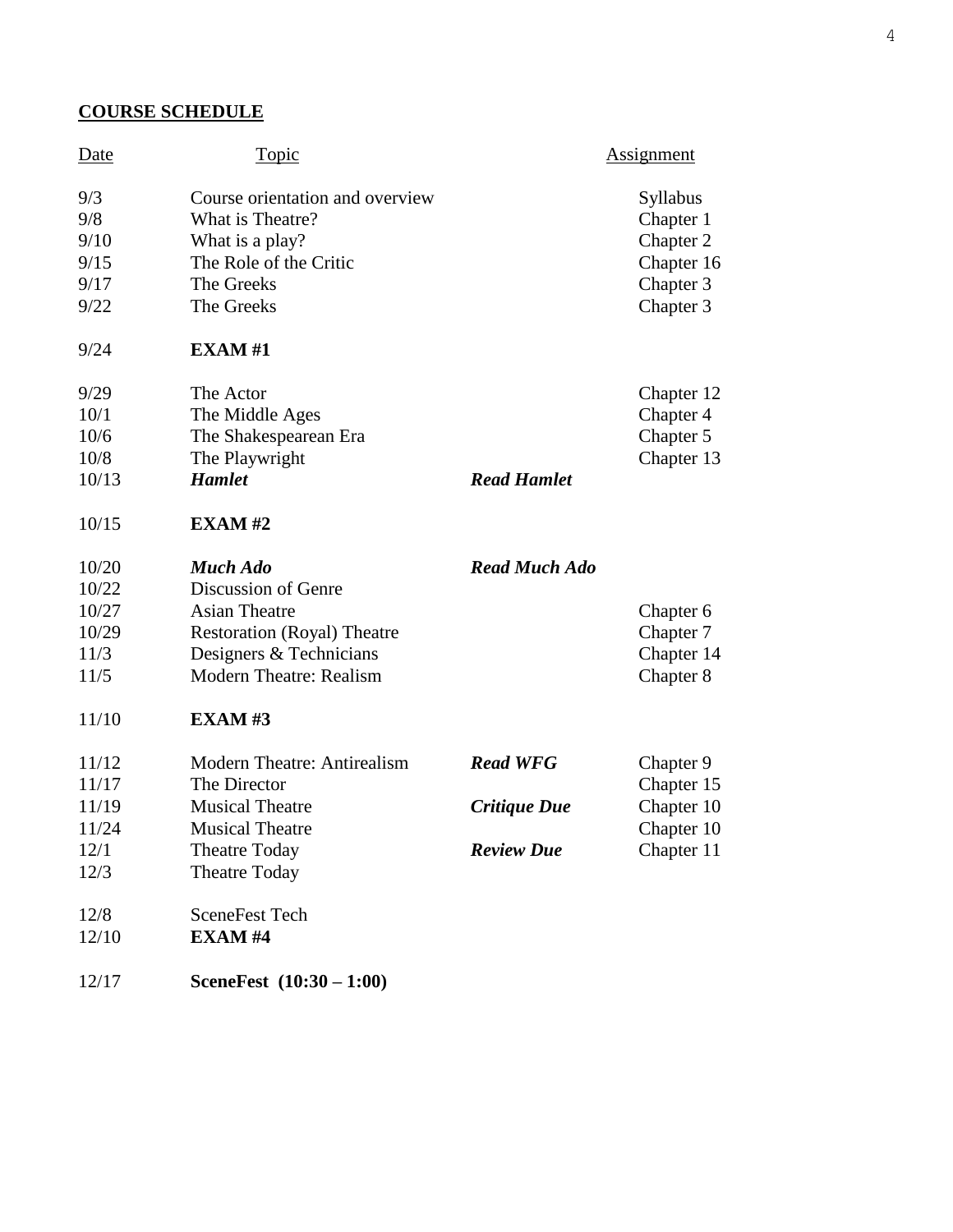# **Sample Review**

Spit flew freely, vocal chords strained, and veins stood out on the actors' necks as they skillfully delivered the demanding text, but the inner life seemed lacking at Wednesday night's performance of Edward Albee's *Who's Afraid of Virginia Woolf*, at the San Diego Repertory's Lyceum Stage.

Albee's first great success, *Woolf*, debuted in 1962, changing the face of American theatre. A psychologically compelling tale of alcohol-saturated disillusionment and dysfunction in the middle-American family, the play has often elicited adjectives such as "gut-wrenching," "excoriating," "shattering," and "stunning;" however, the adjective that perhaps best describes the Rep's current production of *Woolf* is . . . competent.

Ellen Crawford, Mike Genovese, Peter Friedrich, and Carla Harting who play (respectively) Martha, George, Nick, and Honey, are competent, capable, skillful, even proficient in their presentation of the material. Their diction is excellent, volume is never a problem in the cramped-feeling Lyceum black-box space; the pace seems to be what the play demands, but in the end one is left oddly cold by the sum total—not shattered, not drained, not really even thoughtful, but . . . what is a fitting description . . . entertained? Perhaps it is that a generation has passed and what was once shocking is now passé; or perhaps we as an audience are desensitized by the radical familial dysfunction that defines our current culture. But what is more likely is that Todd Salovey's by-the-numbers direction created a mild disconnect, a barrier between the actors' skilled recitation of the text and the inner life that must be present to give it the power that lies dormant in Albee's written word.

Three of the four performers (Crawford, Genovese, and Friedrich) suffer most from this malaise of competence. Their mouths, faces, and bodies go through the proper motions; they portray anger at the necessary moments, they yell when the scene calls for it; they are "hitting the marks" demanded by the script, but it feels like just that—hitting predictable marks determined by pedestrian directorial choices. The rising action rises because the script says it must, not because the actors have tapped into the truths beneath these character's tormented lives. The only antidote for this malaise is found in Carla Harting's portrayal of Honey. Harting is compelling in her shocked but manipulative simplicity. She has